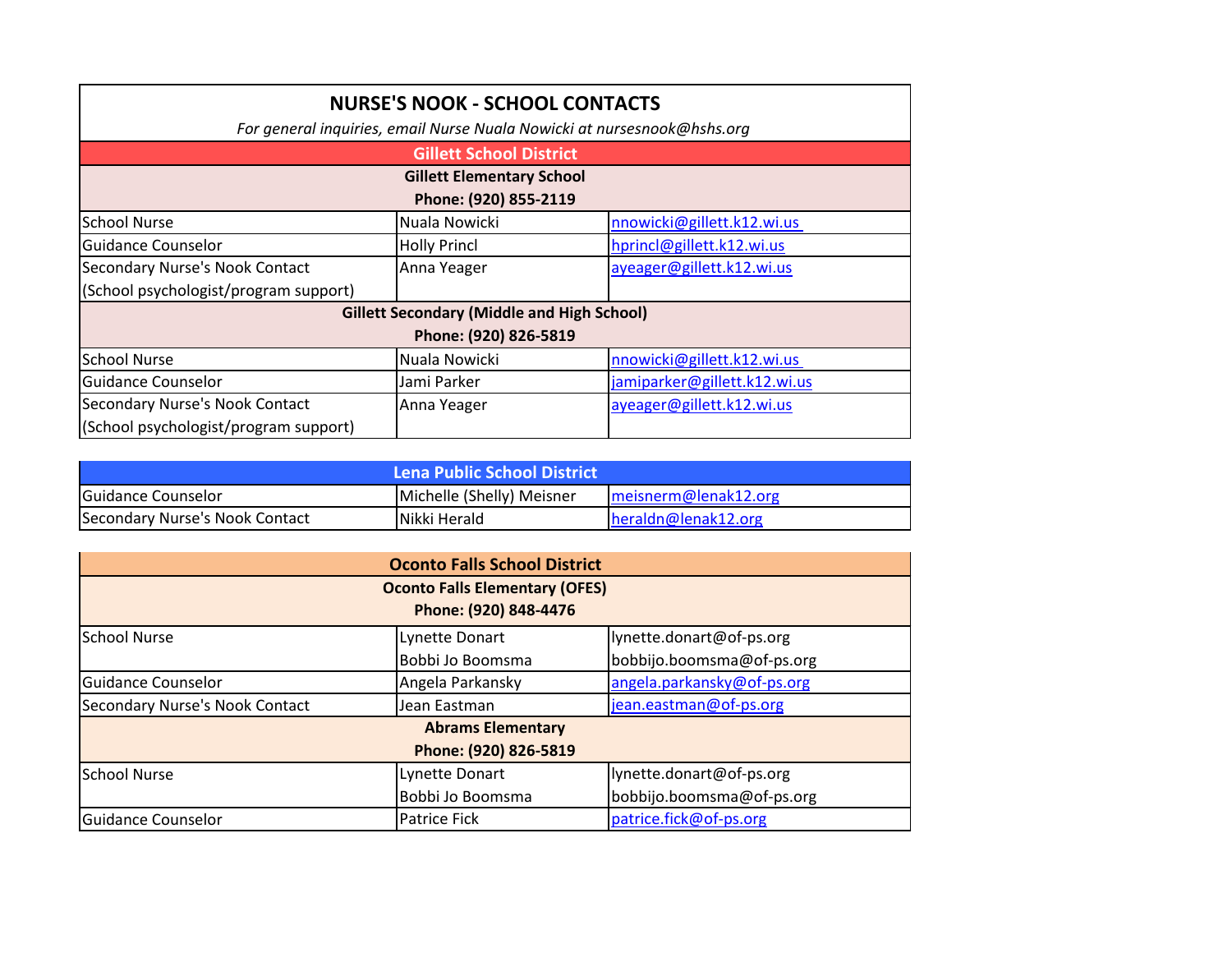| Secondary Nurse's Nook Contact  | <b>Holly Radke</b>              | holly.radke@of-ps.org     |  |  |
|---------------------------------|---------------------------------|---------------------------|--|--|
|                                 | Erika Bauer                     | erika.bauer@of.ps.org     |  |  |
|                                 | <b>Washington Middle School</b> |                           |  |  |
|                                 | Phone: (920) 848-4463           |                           |  |  |
| <b>School Nurse</b>             | Lynette Donart                  | lynette.donart@of-ps.org  |  |  |
|                                 | Bobbi Jo Boomsma                | bobbijo.boomsma@of-ps.org |  |  |
| <b>Guidance Counselor</b>       | Jane Schneider                  | jane.schneider@of-ps.org  |  |  |
| <b>Oconto Falls High School</b> |                                 |                           |  |  |
| Phone: (920) 848-4467           |                                 |                           |  |  |
|                                 | Lynette Donart                  | lynette.donart@of-ps.org  |  |  |
| <b>School Nurse</b>             | Bobbi Jo Boomsma                | bobbijo.boomsma@of-ps.org |  |  |
|                                 | Ann Shallow                     | ann.shallow@of-ps.org     |  |  |
| <b>Guidance Counselor</b>       | Lee Kornaus                     | lee.kournaus@of-ps.org    |  |  |
| Secondary Nurse's Nook Contact  | Nancy Fish                      | nancy.fish@of-ps.org      |  |  |
|                                 | <b>St. Anthony School</b>       |                           |  |  |
|                                 | Phone: (920) 846-2276           |                           |  |  |
| <b>School Nurse</b>             | Lynette Donart                  | lynette.donart@of-ps.org  |  |  |
| Guidance Counselor              | N/A                             |                           |  |  |
| Secondary Nurse's Nook Contact  | Holli Kussow                    | hkussow@holy3.org         |  |  |

| <b>Oconto Unified School District</b> |                             |                                   |  |  |
|---------------------------------------|-----------------------------|-----------------------------------|--|--|
| <b>Oconto Elementary</b>              |                             |                                   |  |  |
| Phone: (920) 834-7808                 |                             |                                   |  |  |
| <b>School Nurse</b>                   | <b>Stephanie Stauss</b>     | stephanie.stauss@oconto.k12.wi.us |  |  |
| <b>Guidance Counselor</b>             | Pebbles Peterson            | pebbles.peterson@oconto.k12.wi.us |  |  |
| Secondary Nurse's Nook Contact        | <b>Courtney Farrar</b>      | courtney.farrar@oconto.k12.wi.us  |  |  |
| (OES Office Administrative Assistant) |                             |                                   |  |  |
|                                       | <b>Oconto Middle School</b> |                                   |  |  |
| Phone: (920) 834-7806                 |                             |                                   |  |  |
| <b>School Nurse</b>                   | <b>Stephanie Stauss</b>     | stephanie.stauss@oconto.k12.wi.us |  |  |
| Guidance Counselor                    | Erin Jahnke                 | erin.jahnke@oconto.k12.wi.us      |  |  |
| Secondary Nurse's Nook Contact        | <b>Cindy Shallow</b>        | cindy.shallow@oconto.k12.wi.us    |  |  |
| (OMS Office Administrative Assistant) |                             |                                   |  |  |